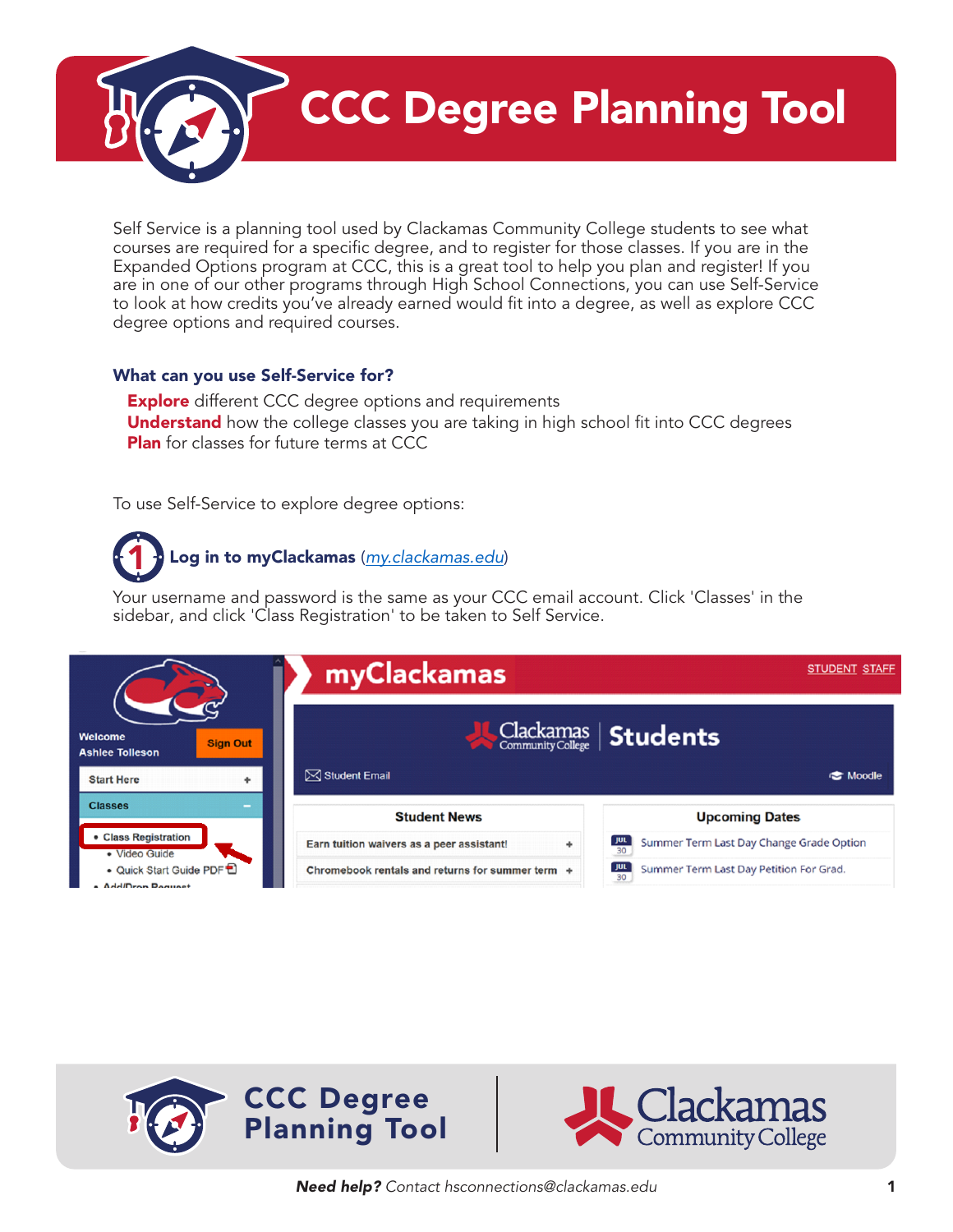

5 4

You are now in Student Planning, where you can plan look at your progress, and explore different degrees.

| <b>Student Planning</b><br><b>Planning Overview</b><br><b>Academics</b>                                                                                        |                       |                                                                                                                                                                                                          |
|----------------------------------------------------------------------------------------------------------------------------------------------------------------|-----------------------|----------------------------------------------------------------------------------------------------------------------------------------------------------------------------------------------------------|
| <b>Steps to Getting Started</b><br>There are many options to help you plan your courses and earn your degree. Here are 2 steps t                               |                       | Search for courses                                                                                                                                                                                       |
| <b>View Your Progress</b><br>Start by going to My Progress to see your academic progress in<br>your degree and search for courses.<br><b>Go to My Progress</b> |                       | Plan your Degree & Register for Classes<br>Next, take a look at your plan to see what you've accomplished and<br>register your remaining classes toward your degree.<br><b>Go to Plan &amp; Schedule</b> |
| Programs                                                                                                                                                       | <b>Cumulative GPA</b> | Progress                                                                                                                                                                                                 |
| AA Degree, Oregon Transfer                                                                                                                                     | (2.000 required)      |                                                                                                                                                                                                          |
| <b>Community Education</b>                                                                                                                                     |                       |                                                                                                                                                                                                          |
| High School Student (Pre-College)                                                                                                                              |                       |                                                                                                                                                                                                          |

You will most likely see your program listed as "High School Student (Pre-College)". If you are pursuing a degree or certificate at CCC (i.e. AAOT) the program on your record will also appear.

If you have completed credits through CCC, your progress bar will show green, with a number of credits earned showing up in the green bar:

| (1 of 1 programs)                                                    | High School Student (Pre-College)               | <b>View a New Program</b>                                  | <b>Load Sample Course Plan</b> |
|----------------------------------------------------------------------|-------------------------------------------------|------------------------------------------------------------|--------------------------------|
| At a Glance                                                          |                                                 |                                                            | <b>A</b> Print                 |
| <b>Cumulative GPA:</b><br><b>Institution GPA:</b><br>Degree:         | 3.875<br>3.875 (0.000 required)<br>No Award     | G<br>Program Completion must be verified by the Registrar. |                                |
| <b>Majors:</b><br><b>Departments:</b>                                | <b>None</b><br><b>Curriculum and Scheduling</b> | <b>Progress</b>                                            |                                |
| Catalog:<br><b>Anticipated Completion Date:</b>                      | 2018<br>6/14/2019                               |                                                            |                                |
| <b>Description</b><br>ACC & other HS students taking college courses |                                                 | <b>Total Credits</b><br>14<br>50                           | 120 of 45                      |
| <b>Program Notes</b><br><b>Show Program Notes</b>                    |                                                 | <b>Total Credits from this School</b><br>14<br>45          | 115 of 0<br>56                 |
|                                                                      |                                                 |                                                            |                                |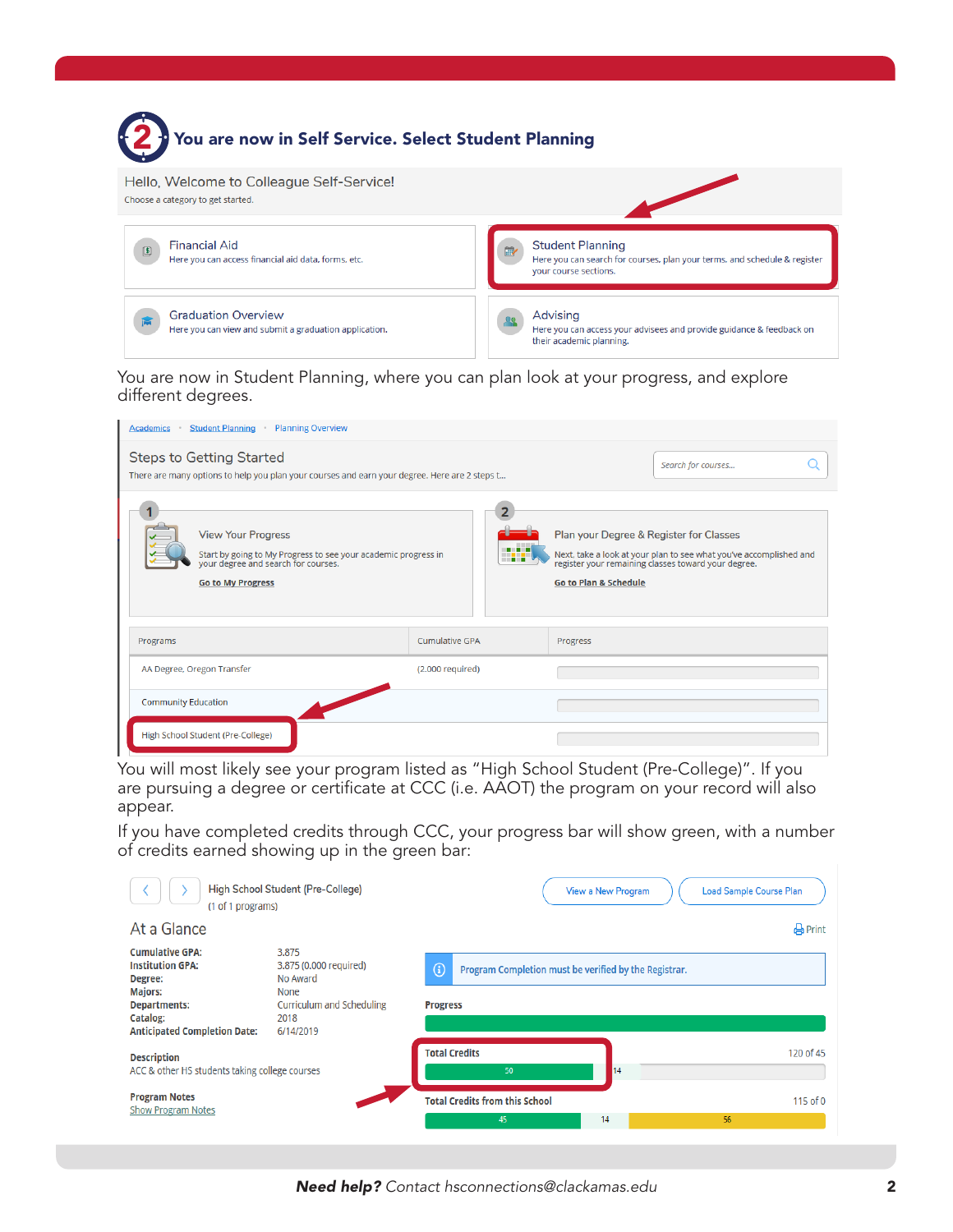There is also a list below that will show you what classes you have earned credit for, and what grade you have; similar to an unofficial transcript!

Requirements

Credit

#### Complete the following item. √ 1 of 1 Completed. Show Details

| <b>Other Courses</b> |
|----------------------|
|                      |

| Status                 | Course         |                              | Grade | <b>Term</b> | <b>Credits</b> |
|------------------------|----------------|------------------------------|-------|-------------|----------------|
| $\checkmark$ Completed | <b>BT-120</b>  | Personal Keyboarding         | A     | 2010/WI     |                |
| $\checkmark$ Completed | <b>WR-122</b>  | <b>English Composition</b>   | A     | 2012/SU     | 4              |
| $\checkmark$ Completed | <b>PSY-219</b> | Intro to Abnormal Psychology | A     | 2012/FA     | 4              |
| $\checkmark$ Completed | <b>MTH-244</b> | <b>Statistics II</b>         | A     | 2012/FA     | 4              |
| $\checkmark$ Completed | <b>ASC-200</b> | Integrated Science Inquiry   | B     | 2012/FA     | 4              |

## 3 If you want to see how the credits you've earned go to different degrees at CCC, click "Go to my Progress"

| <b>Steps to Getting Started</b><br>There are many options to help you plan your courses and earn your degree. Here are 2 steps t                               | Search for courses    |                                                                                                                                                                                                          |
|----------------------------------------------------------------------------------------------------------------------------------------------------------------|-----------------------|----------------------------------------------------------------------------------------------------------------------------------------------------------------------------------------------------------|
| <b>View Your Progress</b><br>Start by going to My Progress to see your academic progress in<br>your degree and search for courses.<br><b>Go to My Progress</b> | ामग                   | Plan your Degree & Register for Classes<br>Next, take a look at your plan to see what you've accomplished and<br>register your remaining classes toward your degree.<br><b>Go to Plan &amp; Schedule</b> |
| Programs                                                                                                                                                       | <b>Cumulative GPA</b> | Progress                                                                                                                                                                                                 |
| AA Degree, Oregon Transfer                                                                                                                                     | (2.000 required)      |                                                                                                                                                                                                          |
| <b>Community Education</b>                                                                                                                                     |                       |                                                                                                                                                                                                          |
| High School Student (Pre-College)                                                                                                                              |                       |                                                                                                                                                                                                          |